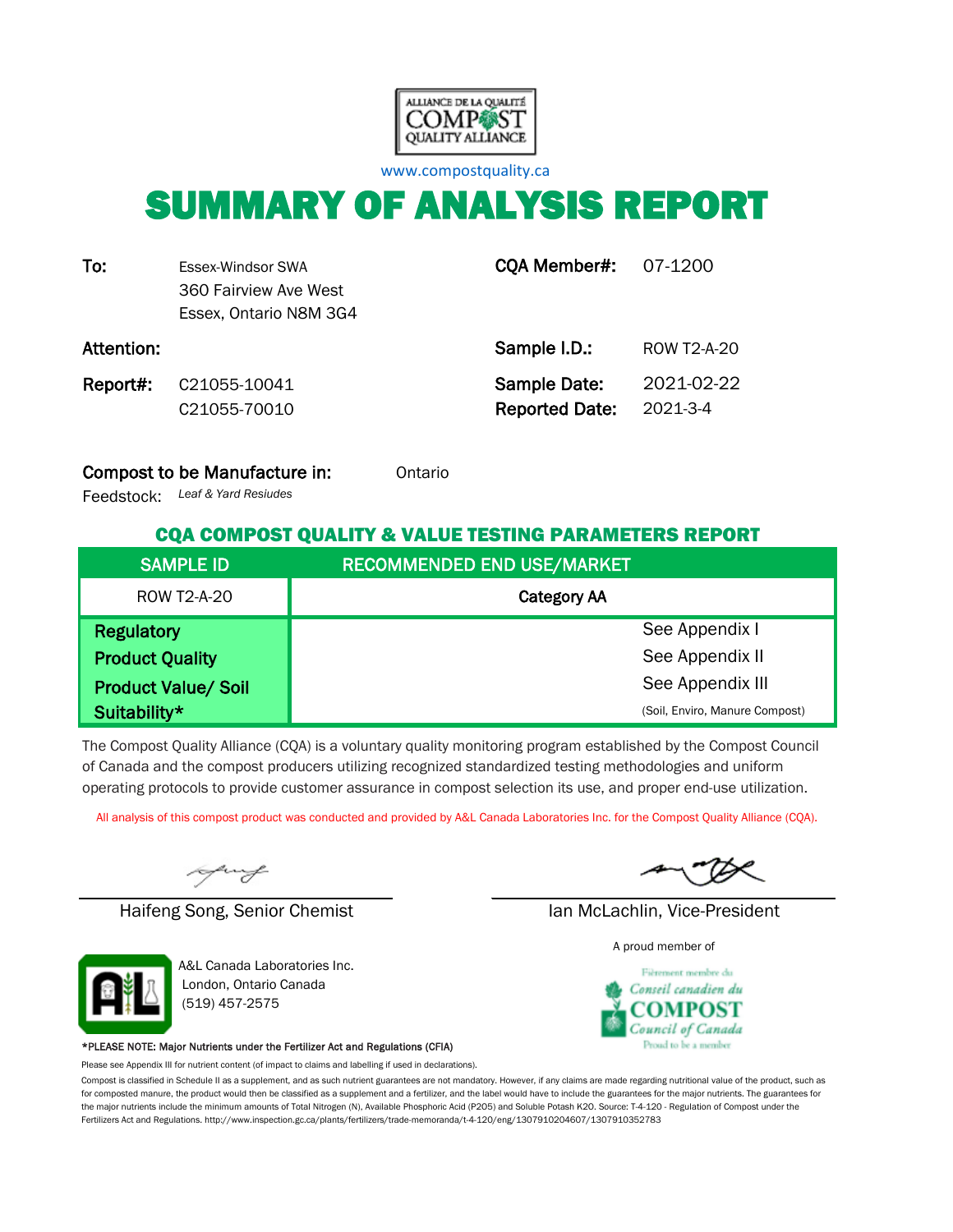

#### Ontario Compost Guidelines 2012 & CFIA Fertilizer Act & Regulations Appendix I



#### A. Maximum Concentrations for Trace Metals in Compost - Ontario<sup>+</sup>

|                       |                     | <b>Category AA</b> | <b>Category A</b>                           | <b>Category B</b> |
|-----------------------|---------------------|--------------------|---------------------------------------------|-------------------|
| <b>Trace Elements</b> | <b>Test Results</b> |                    | <b>Maximum Concentration within Product</b> |                   |
|                       | (ug/g)              |                    | (mg/kg dry weight)                          |                   |
| Arsenic (As)          | 2.87                | 13                 | 13                                          | 75                |
| Cadmium (Cd)          | <b>BDL</b>          | 3                  | 20                                          |                   |
| Chromium (Cr)         | 8.41                | 210                | 210                                         | 1060              |
| Cobalt (Co)           | 1.63                | 34                 | 34                                          | 150               |
| Copper (Cu)           | 27.10               | 100                | 400                                         | 760               |
| Lead (Pb)             | 13.87               | 150                | 150                                         | 500               |
| Mercury (Hg)          | <b>BDL</b>          | 0.8                | 0.8                                         | 5                 |
| Molybdenum (Mo)       | 2.50                | 5                  | 5                                           | 20                |
| Nickel (Ni)           | 5.13                | 62                 | 62                                          | 180               |
| Selenium (Se)         | <b>BDL</b>          | $\overline{2}$     | $\overline{2}$                              | 14                |
| Zinc(Zn)              | 88.55               | 500                | 700                                         | 1850              |

#### **B. Foreign Matter in Compost - Ontario**

|                                  | <b>Test Results</b> | <b>Category AA</b>              | <b>Category A</b>                                        | <b>Category B</b>        |  |
|----------------------------------|---------------------|---------------------------------|----------------------------------------------------------|--------------------------|--|
| <b>Foreign Matter</b>            |                     | Contains < 1% FM greater than   |                                                          | Contains < 2% FM greater |  |
| Percent (%) FM > 3mm/500mL       | BDL.                | 3mm and 0.5% plastics. Shall    |                                                          | than 3mm and 0.5%        |  |
| Percent (%) Plastics > 3mm/500mL | <b>BDL</b>          | not contain any FM greater than |                                                          | plastic. No FM >         |  |
| Pieces 25mm/500mL                | 25mm/500mL          |                                 | 25mm/500mL                                               |                          |  |
| <b>Sharp Foreign Matter</b>      |                     |                                 |                                                          | No more than 3 pieces of |  |
| Pieces > 3mm/500mL               | 0                   |                                 | No sharp matter that can cause<br>human or animal injury | sharp matter no greater  |  |
| Pieces > 12.5mm/500mL<br>O       |                     |                                 |                                                          | than 12.5mm/500mL        |  |

#### *C. Maturity/Stability - Ontarioᵻ*

| <b>Method</b>                          | <b>Test Results</b> | <b>Required Limits</b>                                  |  |  |
|----------------------------------------|---------------------|---------------------------------------------------------|--|--|
| CO <sub>2</sub> Respiration Rate       | 1.50                | $\leq$ 4 mg of carbon in the form of carbon dioxide per |  |  |
| CO <sub>2</sub> Respiration Rate       |                     | gram of organic matter per day                          |  |  |
| O <sub>2</sub> Uptake Respiration Rate |                     | $\leq$ 400 mg oxygen/kg of volatile solids (or organic  |  |  |
| O <sub>2</sub> Uptake Respiration Rate |                     | matter)/hour                                            |  |  |

#### *D. Pathogens - Ontarioᵻ*

| Pathogen                 | <b>Test Results</b> | <b>Required Limits</b>                                    |  |  |  |
|--------------------------|---------------------|-----------------------------------------------------------|--|--|--|
| E. coli (MPN/g dry)      | - 3                 | <1000 MPN/g total solids calculated on a dry weight basis |  |  |  |
| Salmonella (P-A/25g(ml)) | <b>NEGATIVE</b>     | <3 MPN/4g total solids calculated on a dry weight basis   |  |  |  |

ᵻThe following references are from the Ontario Compost Quality Standards Guidelines July 2012

\*BDL = Below Detectable Limits

#### *E. CFIA - Ontario*

| Parameter                | <b>Test Results  </b> |
|--------------------------|-----------------------|
| Total Organic Matter (%) | 54.51%                |
| Moisture (%)             | 51.64%                |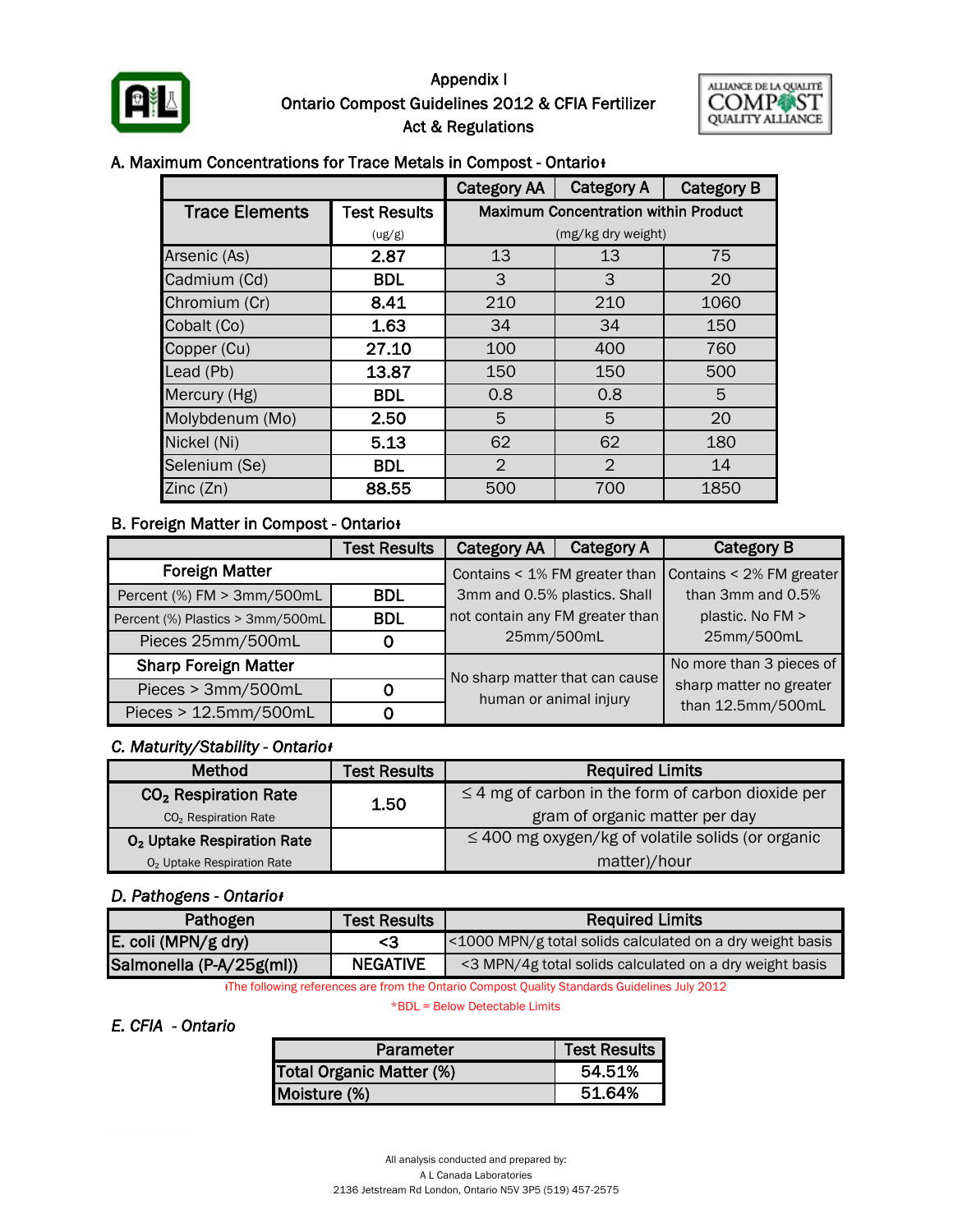

#### Appendix II



#### Finished Compost Quality

| <b>Parameter</b>                    | <b>Test Results</b> |
|-------------------------------------|---------------------|
| pH                                  | 8.0                 |
| <b>Carbon to Nitrogen Ratio</b>     | 15:1                |
| Particle Size/Texture (inch)+       | $1/4$ Inch          |
| Soluble Salts (ms/cm)               | 1.5                 |
| <b>Sodium Base Saturation (%Na)</b> | 1.80%               |
| <b>Major Nutrients</b>              |                     |
| Available Potassium (%K)            | 16.05%              |
| Available Magnesium (%Mg)           | 18.72%              |
| Available Calcium (%Ca)             | 63.42%              |

+ Majority of sample passes through this sieve size

#### Reference Compost Quality Parameters for CQA

| <b>Use</b>                             | pH          | C.N   | <b>Moisture</b> | <b>Particle Size</b> | <b>Soluble Salts</b> | %Na     |
|----------------------------------------|-------------|-------|-----------------|----------------------|----------------------|---------|
| Remediation                            | $5.8 - 8.5$ | 10-40 | NA.             | $<$ 2 in             | $20$                 | $3%$    |
| Soil Amendment                         | $5.8 - 8.5$ | 10-30 | <b>NA</b>       | $<1/2$ in            | < 6                  | < 2%    |
| Landscaping                            | $5.8 - 8.5$ | 12-22 | < 50%           | $<1/2$ in            | $<$ 5                | < 2%    |
| <b>Planting Media</b>                  | $5.5 - 7.8$ | 12-22 | < 50%           | $<1/2$ in            | $\leq 4$             | < 2%    |
| Turf Establishment &<br>Topdressing    | $5.5 - 7.8$ | 12-22 | < 50%           | $<3/8$ in            | <3                   | $< 1\%$ |
| <b>Greenhouse Seeding</b>              | $6 - 7$     | 12-22 | < 25%           | $< 1/4$ in           | $2$                  | < 0.5%  |
| Greenhouse<br>Establishement           | $6 - 7$     | 12-22 | $30%$           | $<1/2$ in            | $2 - 3.5$            | < 0.5%  |
| <b>Field Nursery</b>                   | $5.8 - 8$   | 10-30 | < 50%           | $<1/2$ in            | < 3.5                | $< 1\%$ |
| <b>Agricultural Soil</b><br>Amendments | $6 - 8$     | 10-30 | < 50%           | $<1/2$ in            | $20$                 | none    |
| <b>Potting Soil</b>                    | $5.5 - 7.2$ | 12-22 | < 50%           | $<1/4$ in            | $2$                  | $< 1\%$ |

Unrestricted Use: Category AA and Category A - Compost that can be used in any application, such as agricultural lands, residential gardens, horticultural operations, the nursery industry, and other businesses. Category A criteria for trace elements are achievable using best source separated MSW feedstock, municipal biosolids, pulp and paper mill biosolids, or manure.

Restricted Use: Category B - Compost that has a restricted use because of the presence of sharp foreign matter or higher trace element content. Category B compost may require additional control when deemed necessary by a province or territory.

Note: For a compost to meet the unrestricted use category, it must meet the unrestricted (Category A) requirements for all trace elements and sharp foreign matter. If the compost fails one criterion of the guideline for unrestricted use but meets the criteria for restricted (Category B) use, then is is classified as a Category B product. Products that do not meet the criteria for either Category A or B must be used or disposed of appropriately.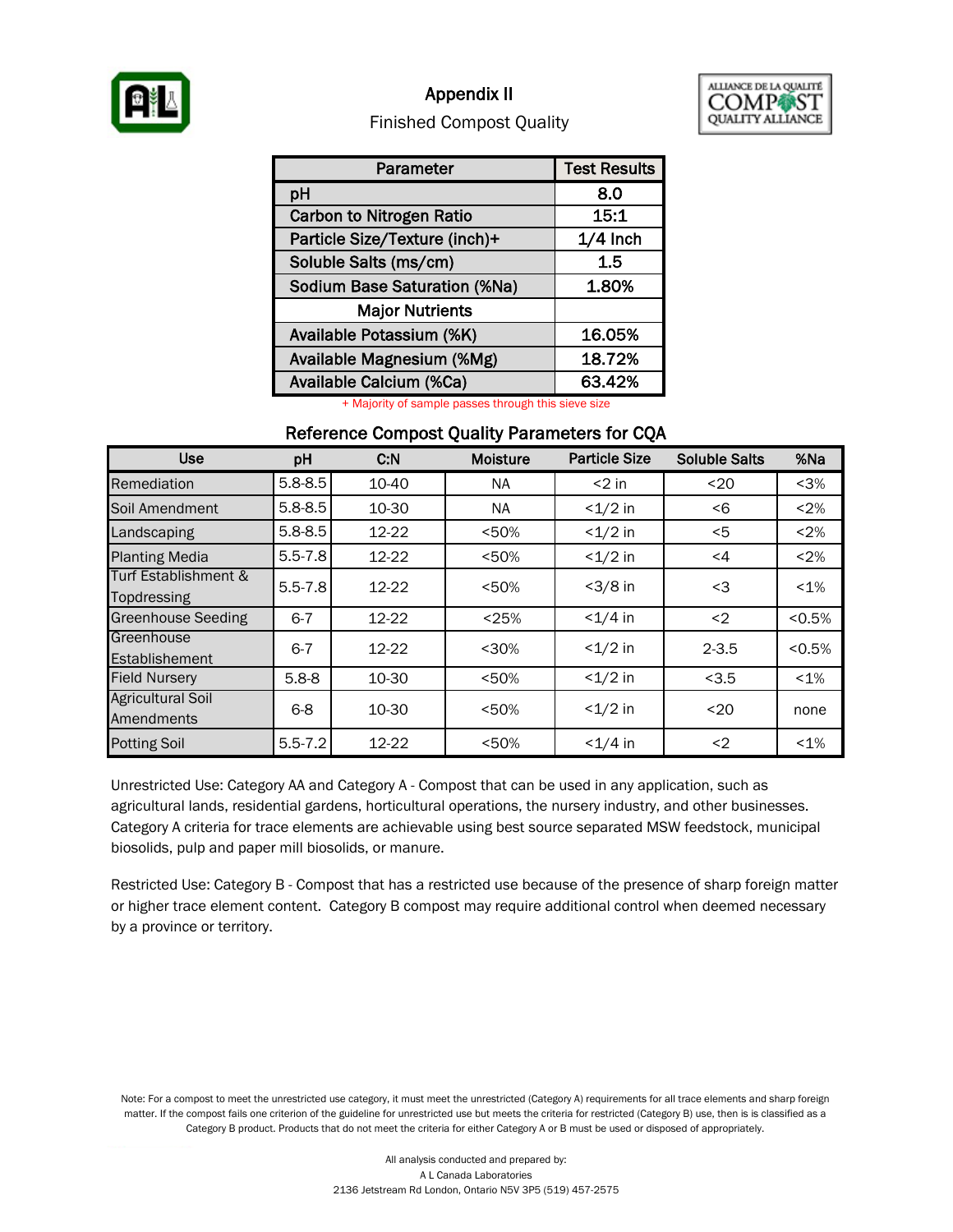

### Compost Agricultural Product Value as is basis Appendix III



| <b>Agricultural End-Use</b>           | <b>Analysis Result</b> | Unit  | Quantity in lbs/T |  |  |  |  |  |  |
|---------------------------------------|------------------------|-------|-------------------|--|--|--|--|--|--|
| <b>Physical Parameters</b>            |                        |       |                   |  |  |  |  |  |  |
| <b>Dry Matter</b>                     | 48.36%                 | %     |                   |  |  |  |  |  |  |
| pH                                    | 8.0                    |       |                   |  |  |  |  |  |  |
| <b>Bulk Density</b>                   | 628                    | kg/m3 |                   |  |  |  |  |  |  |
| <b>C:N Ratio</b>                      | 15:1                   |       |                   |  |  |  |  |  |  |
| <b>Fertilizer Equivalent Minerals</b> |                        |       |                   |  |  |  |  |  |  |
| <b>Nitrogen Total</b>                 | 1.86%                  | $\%$  | 37.2              |  |  |  |  |  |  |
| Ammonium Nitrogen                     | 130.18                 | ppm   | 0.26              |  |  |  |  |  |  |
| Total Phosphate (P as P205)           | 0.31%                  | %     | 6.2               |  |  |  |  |  |  |
| Total Potash (K as K20)               | 0.52%                  | %     | 10.4              |  |  |  |  |  |  |
| Calcium                               | 3.12%                  | %     | 62.4              |  |  |  |  |  |  |
| Magnesium                             | 0.55%                  | %     | 11.0              |  |  |  |  |  |  |
| Sulfur                                | 1025.96                | ppm   | 2.1               |  |  |  |  |  |  |

The Compost Quality Assurance program goes beyond the provincial requirements to establish full value and appropriate end-use. The Compost Report and Compost End-use table in Appendix II, has 10 different compost application uses from soil remediation, through to potting soil blends. Of note are available soluble salt limits and the percent available sodium for sensitive plants. Appendix III, lists the primary agricultural use parameters and quantitative nutrient content that reflects this compost samples agricultural end-use, and application value. This value includes macro and micro nutrients, soil building properties such as the addition of organic matter, increasing moisture holding capacity, and the soils slow release nutrients. These parameters improve beneficial soil health components soil structure and stability.

The results of our testing on this sample indicates that this product is a fine textured, compost  $(83\% + 1/4)$ in.), with rich mineral properties, which would meet criteria for agricultural soil amendment, blending and topdressing end-uses purposes. The C:N ratio 15:1 from Appendix II, on the soil suitability report indicates a low C:N ratio and indicating good nitrogen availability. The low C:N ratio in conjunction with the higher total nitrogen content listed in Appendix III indicates early high available nitrogen levels, and should be considered for crop planning.

The proportion of available sodium (1.80% Na), which if used in too heavy a proportion could cause some problems with sensitive species. The sodium levels of this compost sample though high, is suitable for agricultural broadcast field applications and are made to improve the organic matter level and major nutrients phosphorus, potassium and magnesium levels. The compost is also rich in available calcium, sulfur, and zinc, which make it ideal for soil enriching, and amendment. We recommend blending this material at a minimum of 2-3 parts soil blended to each part of this compost to dilute the sodium concentration.

Major Nutrients - Compost is classified in Schedule II (CFIA Fertilizer Act & Regulations) as a supplement, and as such, nutrient guarantees are not mandatory. However, if any claims are made regarding nutritional value of the product, such as for composted manure, the product would then be classified as a supplement and a fertilizer, and label would have to include the guarantees for the major nutrients. The guarantees for the major nutrients include the minimum amounts of Total Nitrogen (N), Available Phosphoric Acid (P2O5) and Soluble Potash (K2O).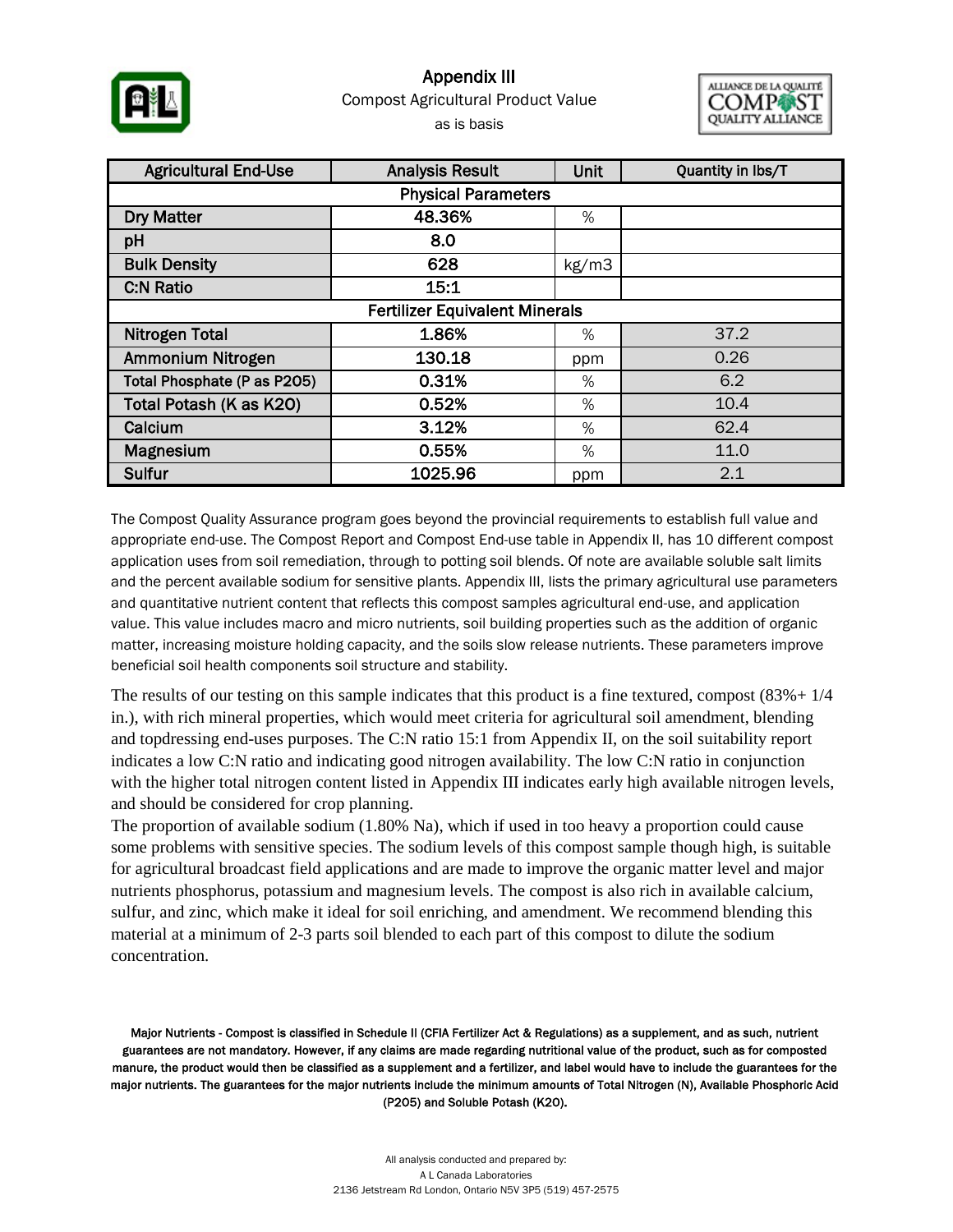# **Report Number:** C21055-10041 **A & L Canada Laboratories Inc.**<br>Account Number: 98043 **A & L** 2136 Jetstream Road, London, Ontario, N5V 3P5

2136 Jetstream Road, London, Ontario, N5V 3P5 Telephone: (519) 457-2575 Fax: (519) 457-2664





**To:** ESSEX-WINDSOR SWA 360 FAIRVIEW AVE WEST SUITE 211 ESSEX, ON N8M 3G4

519-776-6370

**For:** ROW T2-A-20

| <b>Reported Date:</b> | Printed Date: Mar 4, 2021 |           |                                |        | <b>COMPOST REPORT</b>         |                                |           |                    |                     | Page: 1 / 1       |
|-----------------------|---------------------------|-----------|--------------------------------|--------|-------------------------------|--------------------------------|-----------|--------------------|---------------------|-------------------|
| Sample<br>Number      | Lab<br>Number             | pH        | Lime<br>Index                  |        | Available<br>Organic Matter % | Phosphorus<br>P ppm            |           | Potassium<br>K ppm | Magnesium<br>Mg ppm | Calcium<br>Ca ppm |
| <b>ROW 72-A-20</b>    | 60228                     | 8.0       | 6.9                            |        | 42.8                          | 316                            |           | 3319               | 1207                | 6725              |
| Sulfur                | Zinc                      | Manganese | Iron                           | Copper | Boron                         | Sodium                         | Nitrate-N | Soluble            | Nitrogen            | Chloride          |
| S ppm                 | Zn ppm                    | Mn ppm    | Fe ppm                         | Cu ppm | B ppm                         | Na ppm                         | NO3-N ppm | Salt<br>ms/cm      | (Total)<br>(% )     | ppm               |
| 50                    | 18.9                      | 22        | 119                            | 1.5    | 5.5                           | 220                            | 266       | 1.5                | 1.86                | 1858              |
|                       |                           |           |                                |        | <b>INTERPRETATION</b>         |                                |           |                    |                     |                   |
|                       |                           |           |                                |        |                               |                                |           |                    |                     |                   |
| <b>CEC</b>            |                           |           | <b>Percent Base Saturation</b> |        |                               | Proportional Equivalents (meq) |           |                    | <b>Cation Ratio</b> | C/N Ratio         |
| meg/100g              | % BS                      | % K       | % Ca<br>% Mg                   | % Na   | K.                            | Mg                             | Ca        | Na                 | Ca/Mg<br>Mg/K       |                   |
| 53.0                  | 100.0                     | 16.05     | 18.72<br>63.42                 | 1.80   | 8.51                          | 9.93                           | 33.63     | 0.96               | 1:1<br>3:1          | 15:1              |
|                       |                           |           |                                |        |                               |                                |           |                    |                     |                   |

**CQA**

\* Results reported on a dry weight basis.

**The results of this report relate to the sample submitted and analyzed.** 

\* Crop yield is influenced by a number of factors in addition to soil fertility. **Results Authorized By: Ian McLachlin, Vice President**

**No guarantee or warranty concerning crop performance is made by A & L.**

**A&L Canada Laboratories Inc. is accredited by the Standards Council of Canada for specific tests as listed on www.scc.ca and by the Canadian Association for Laboratory Accreditation as listed on www.cala.ca**

whit the right to reproduction or publication a publication and **information available upon request** and approved of A & L Canada Laboratories Inc. ("A&L Canada"). Upon receipt of this Certificate of Analysis by the Recipi This Certificate of Annusian benefor the Substituted in the Substitute of the Certificate of Indivist, does not carry with the right to report content of the main there is to expect any with the right of the main the right

Optimum Range:  $3 - 5$  8 - 20 60 - 80 0.5 - 1.3 0.5 - 1.3 7:1 5:1 5:1

This report is not an original A&L Canada report. This report was printed from the A&L Data-Web, some data may have been altered by the end user.

A&L Canada is a laboratory accredited by Standards Council of Canada / CAEAL and OMAF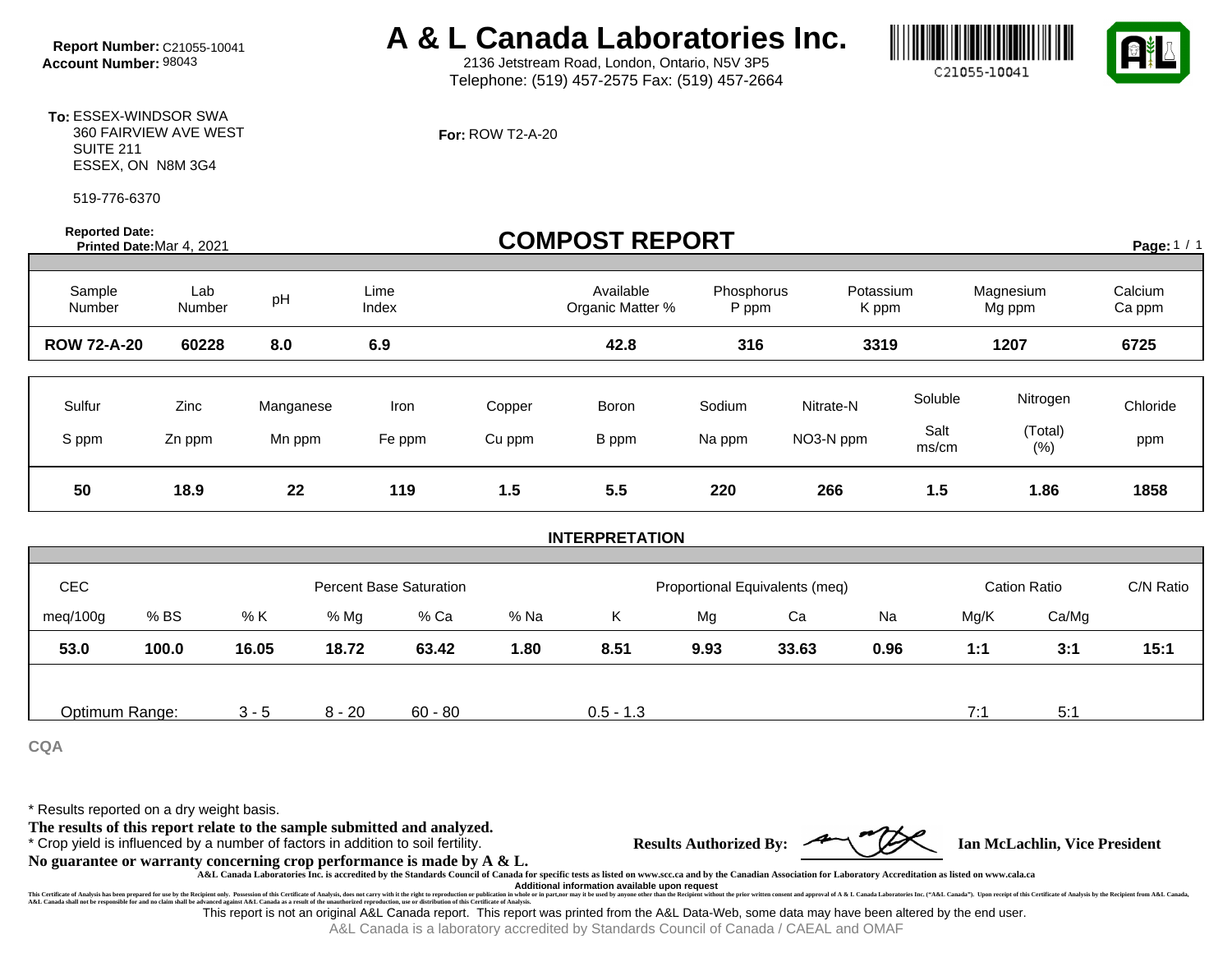**A & L Canada Laboratories Inc.**

**REPORT NUMBER:** C21055-10041 2136 Jetstream Rd, London, Ontario, N5V 3P5 **ACCOUNT NUMBER:** 98043 Telephone: (519) 457-2575 Fax: (519) 457-2664



PAGE: 1 / 1

# **REPORT OF ANALYSIS**

**TO:** ESSEX-WINDSOR SWA **DATE RECEIVED:** 2021-02-24 360 FAIRVIEW AVE WEST **DATE REPORTED:** 2021-03-04 SUITE 211 **RE:** ROW T2-A-20 **PAGE:** 1 / ESSEX, ON N8M 3G4 CQA2100071

| <b>LAB NO</b> | LE ID<br>'AMPم                             | <b>ANALYSIS</b>    | <b>RESULT</b> | <b>UNIT</b> | THOD<br><b>ME</b> |
|---------------|--------------------------------------------|--------------------|---------------|-------------|-------------------|
| 60228         | '2-A-20<br>२ow<br>$\overline{\phantom{a}}$ | ˈotal)<br>Nitrogen | .             | n/<br>70    | $\sim$<br>04      |



**Results Authorized By:**

**A&L Canada Laboratories Inc. is accredited by the Standards Council of Canada for specific tests as listed on www.scc.ca and by the Canadian Association for Laboratory Accreditation as listed on www.cala.ca**

This Certificate of Analysis has been prepared for use by the Recipient only. Possession of this Certificate of Analysis, does not carry with ithe right to republication available upon request<br>Upon receipt of this Certific This report is not an original A&L Canada report. This report was printed from the A&L Data-Web, some data may have been altered by the end user.

A&L Canada is a laboratory accredited by Standards Council of Canada / CAEAL and OMAF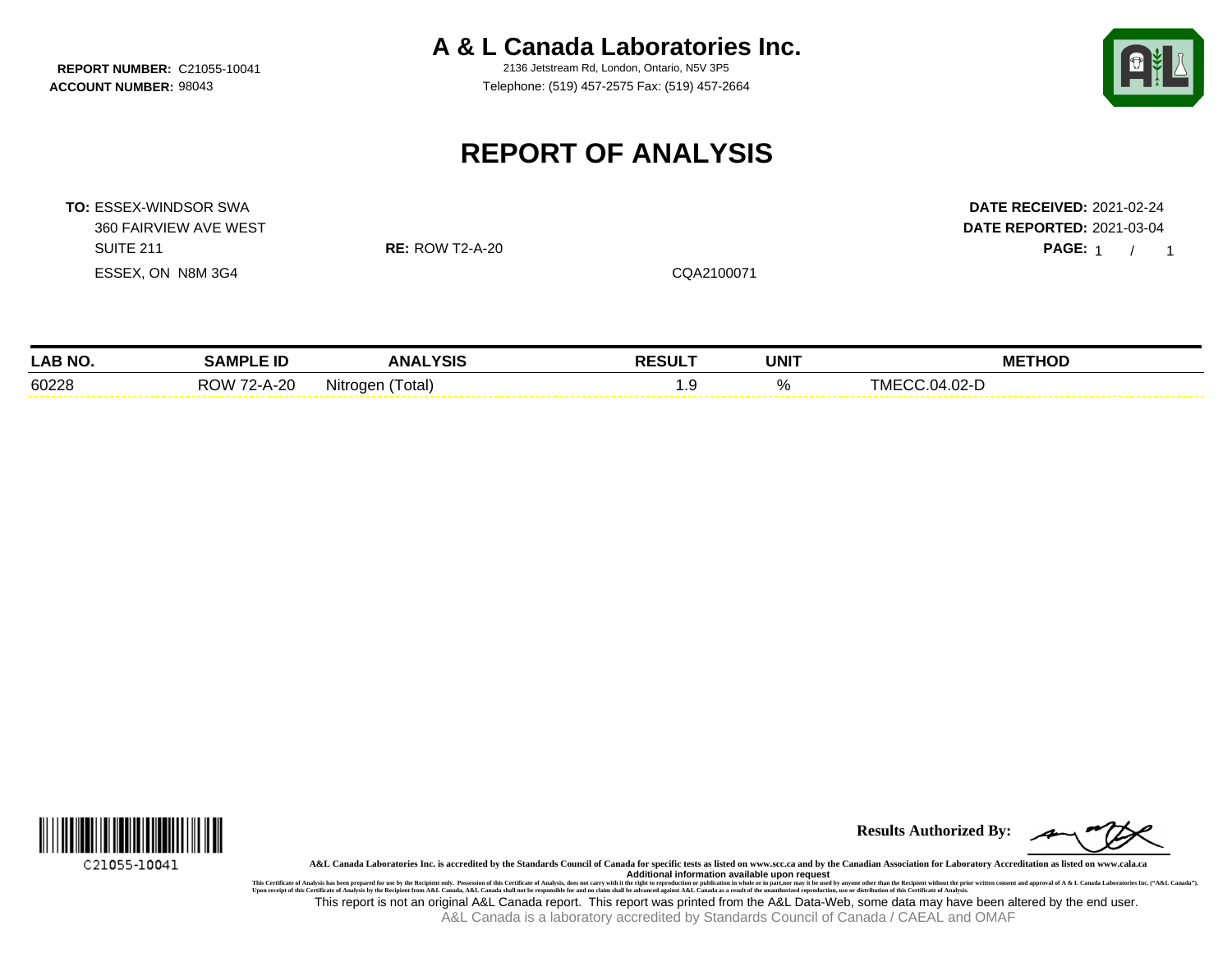REPORT NO.<br>C21055-70010 A & L Canada Laboratories Inc. **ACCOUNT NUMBER** 2136 Jetstream Road, London, ON, N5V 3P5 Tel: (519) 457-2575 Fax: (519) 457-2664

**FOR:**ROW T2-A-20



 $1/3$ 

### 98043

**TO:**ESSEX-WINDSOR SWA

360 FAIRVIEW AVE WEST SUITE 211 ESSEX, ON N8M 3G4

**Phone:**800-563-3377 **Fax:**519-776-6370

# **CERTIFICATE OF ANALYSIS**

**PROJECT NO: SAMPLE MATRIX:** COMPOST **DATE SAMPLED:** 2021-02-22 **PO#: DATE RECEIVED:**2021-02-24 **LAB NUMBER:**557017 **DATE REPORTED:**2021-03-03 **SAMPLE ID:**ROW T2-A-20 **DATE PRINTED:**2021-03-04

| <b>PARAMETER</b> | <b>Result</b> | <b>UNIT</b> | <b>DETECTION</b><br><b>LIMIT</b> | <b>METHOD REFERENCE</b>        |
|------------------|---------------|-------------|----------------------------------|--------------------------------|
| Arsenic          | 2.87          | ug/g        | 1.00                             | EPA 3050B/6010B(mod) *         |
| Cadmium          | <b>BDL</b>    | ug/g        | 1.00                             | EPA 3050B/6010B(mod) *         |
| Cobalt           | 1.63          | ug/g        | 1.00                             | TMECC.04.06;EPA 3050/6010(mod) |
| Chromium         | 8.41          | ug/g        | 1.00                             | TMECC.04.06;EPA 3050/6010(mod* |
| Copper           | 27.10         | u g/g       | 1.00                             | TMECC.04.06;EPA 3050/6010(mod) |
| Mercury          | <b>BDL</b>    | u g/g       | 0.10                             | EPA 7471 *                     |
| Molybdenum       | 2.5           | u g/g       | 1.0                              | TMECC.04.06;EPA 3050/6010(mod* |
| Nickel           | 5.13          | ug/g        | 1.00                             | TMECC.04.06;EPA 3050/6010(mod) |
| Lead             | 13.87         | u g/g       | 1.00                             | EPA 3050B/6010B(mod) *         |
| Selenium         | <b>BDL</b>    | u g/g       | 1.00                             | EPA 3050/6010 (mod) *          |
| Zinc             | 88.55         | u g/g       | 1.00                             | TMECC.04.06;EPA 3050/6010(mod) |

\* - accredited test

BDL - Below detectable levels

**The results of this report relate to the sample submitted and analyzed.** 



**Results Authorized By:**

**Haifeng Song, Ph.D., C.Chem. Lab Director**

**A&L Canada Laboratories Inc. is accredited by the Standards Council of Canada for specific tests as listed on www.scc.ca and by the Canadian Association for Laboratory Accreditation as listed on www.cala.ca**

Additional information available upon request<br>This Certificate of Analysis has been prepared for use by the Recipient only. Possession of this Certificate of Analysis, does not carry with the right to reproduction or publi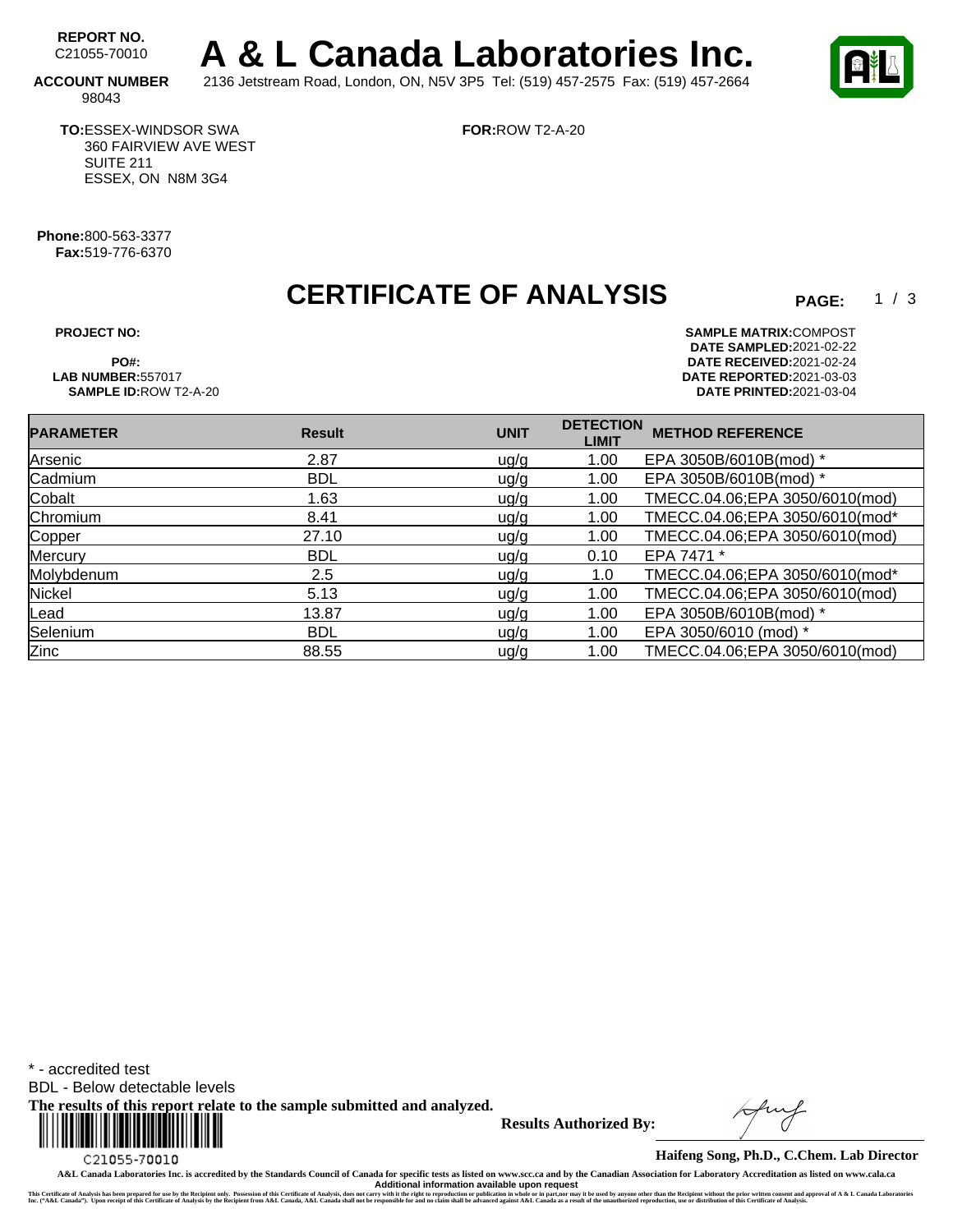REPORT NO.<br>C21055-70010 A & L Canada Laboratories Inc. **ACCOUNT NUMBER** 2136 Jetstream Road, London, ON, N5V 3P5 Tel: (519) 457-2575 Fax: (519) 457-2664

**FOR:**ROW T2-A-20

 $2/3$ 

98043

**TO:**ESSEX-WINDSOR SWA 360 FAIRVIEW AVE WEST SUITE 211 ESSEX, ON N8M 3G4

**Phone:**800-563-3377 **Fax:**519-776-6370

# **CERTIFICATE OF ANALYSIS**

**PARAMETER Result UNIT DETECTION**

**PROJECT NO: SAMPLE MATRIX:** COMPOST **DATE SAMPLED:** 2021-02-22 **PO#: DATE RECEIVED:**2021-02-24 **LAB NUMBER:**557017 **DATE REPORTED:**2021-03-03 **SAMPLE ID:**ROW T2-A-20 **DATE PRINTED:**2021-03-04

**LIMIT METHOD REFERENCE** 

| E. coli                                | -3              | MPN/g dry     | 3     | TMECC 07.01        |
|----------------------------------------|-----------------|---------------|-------|--------------------|
| Salmonella spp.                        | <b>NEGATIVE</b> | $P-A/$        | 1 CFU | MFLP-75 *          |
|                                        |                 | $25.0g$ (ml)  |       |                    |
| Total sharps $> 2.8$ mm <sup>*</sup>   | 0               | pieces/500ml  |       | <b>TMECC 03.08</b> |
| Total sharps > 12.5 mm                 | 0               | pieces/500ml  |       | <b>TMECC 03.08</b> |
| Total $FM > 2.8$ mm <sup>*</sup>       | <b>BDL</b>      | %             | 0.01  | TMECC 03.08        |
| Total FM > 25 mm                       | $\Omega$        | pieces/500ml  |       | <b>TMECC 03.08</b> |
| Total plastics $> 2.8$ mm <sup>*</sup> | <b>BDL</b>      | %             | 0.01  | TMECC 03.08        |
| Total Organic Matter @ 550 deg C       | 54.41           | $\%$          | 0.10  | LOI@550C           |
| Moisture                               | 51.64           | %             | 0.10  | TMECC.03.09-A      |
| Sieve 2 Inch (% Passing)               | 100.00          | %             | 0.10  | ASTMD422           |
| Sieve 1 Inch (% Passing)               | 100.00          | $\%$          | 0.10  | ASTMD422           |
| Sieve 1/2 Inch (% Passing)             | 95.40           | $\frac{0}{0}$ | 0.10  | ASTMD422           |
| Sieve 3/8 Inch (% Passing)             | 92.20           | %             | 0.01  | ASTMD422           |
| Sieve 1/4 Inch (% Passing)             | 82.90           | $\%$          | 0.10  | ASTMD422           |
| <b>Compost Stability Index</b>         | 8               |               |       | TMECC.05.08-B      |
| Respiration-mgCO2-C/g OM/day           | 1.50            | mgCO2-C/      | 0.01  | TMECC.05.08-B      |
|                                        |                 | gOM/day       |       |                    |
| Respiration - mgCO2-C/g TS/day         | 0.80            | mgCO2-C/      | 0.01  | TMECC.05.08-B      |
|                                        |                 | gTS/day       |       |                    |

Maturity Index: 8 - Inactive, highly matured compost, very well aged, possibly over-aged, like soil; no limitations for usage.

\* - accredited test

BDL - Below detectable levels

**The results of this report relate to the sample submitted and analyzed.** 



**Results Authorized By:**

**Haifeng Song, Ph.D., C.Chem. Lab Director**

**A&L Canada Laboratories Inc. is accredited by the Standards Council of Canada for specific tests as listed on www.scc.ca and by the Canadian Association for Laboratory Accreditation as listed on www.cala.ca** Additional information available upon request<br>This Certificate of Analysis has been prepared for use by the Recipient only. Possession of this Certificate of Analysis, does not carry with the right to reproduction or publi